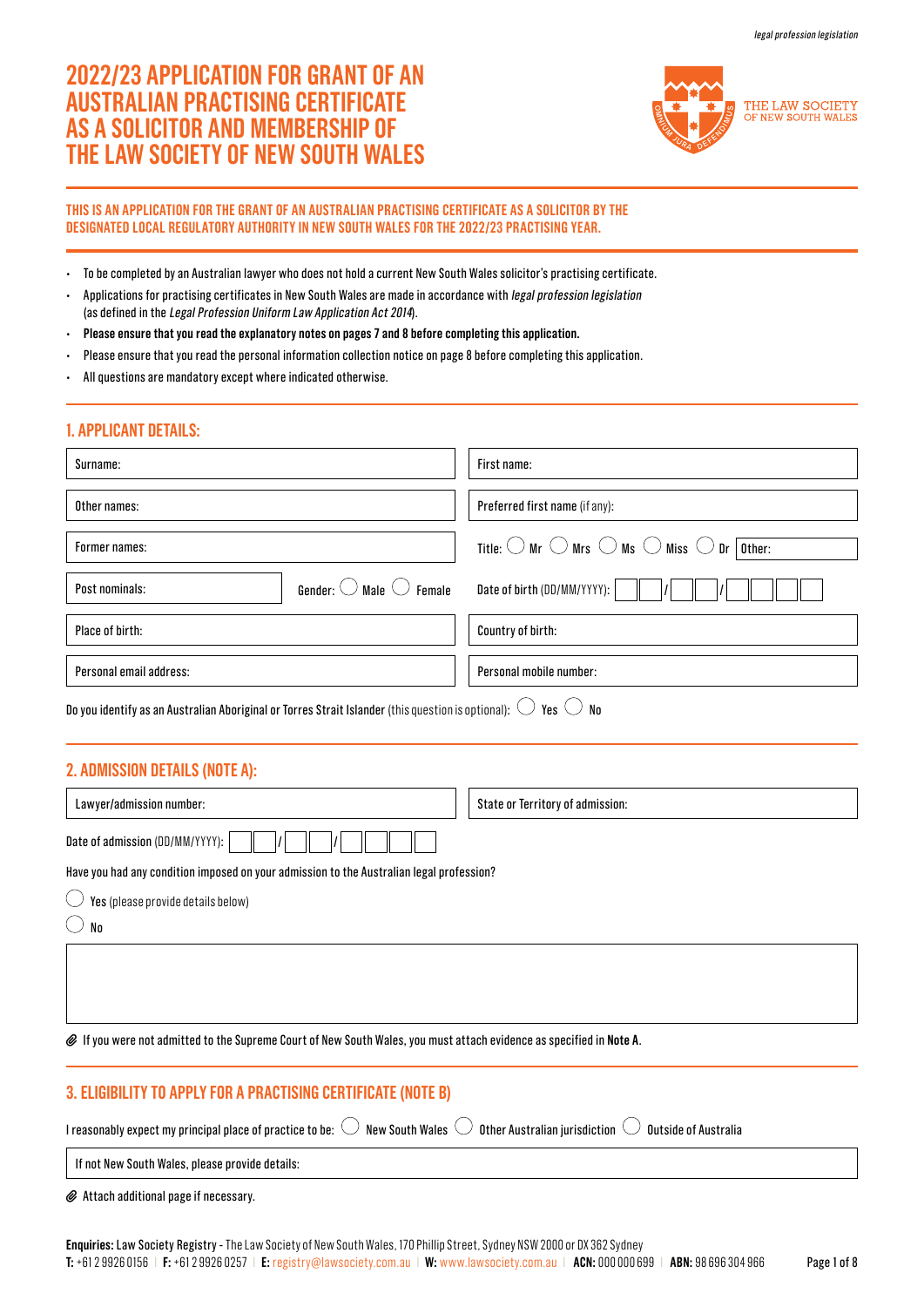# **4. PRACTICE DETAILS – PRINCIPAL PLACE OF PRACTICE (NOTE C)**

| Name of law practice/employer:                                                                                                                                                                          |                                                                                                                              |                |    |                                                              |  |
|---------------------------------------------------------------------------------------------------------------------------------------------------------------------------------------------------------|------------------------------------------------------------------------------------------------------------------------------|----------------|----|--------------------------------------------------------------|--|
| Street number and name:                                                                                                                                                                                 |                                                                                                                              |                |    |                                                              |  |
| Suburb:                                                                                                                                                                                                 |                                                                                                                              | State:         |    |                                                              |  |
| Country:                                                                                                                                                                                                |                                                                                                                              | Postcode:      |    | DX:                                                          |  |
| Telephone:                                                                                                                                                                                              |                                                                                                                              | Fax:           |    |                                                              |  |
| Mobile:                                                                                                                                                                                                 |                                                                                                                              | Email address: |    |                                                              |  |
| Publication email address (if different):                                                                                                                                                               |                                                                                                                              |                |    |                                                              |  |
| Intended position (select one only):<br>$\circ$<br>Sole practitioner<br>Partner<br><b>ILP Principal</b>                                                                                                 | Supervising legal practitioner at a<br>community legal service<br>Employee of a law practice<br>Corporate legal practitioner |                |    | Government legal practitioner<br>Not employed as a solicitor |  |
| <b>5. ADDRESS DETAILS (NOTE D)</b><br><b>Residential address:</b>                                                                                                                                       |                                                                                                                              |                |    |                                                              |  |
| Street number and name:                                                                                                                                                                                 |                                                                                                                              |                |    |                                                              |  |
| Suburb:                                                                                                                                                                                                 |                                                                                                                              | State:         |    |                                                              |  |
| Country:                                                                                                                                                                                                |                                                                                                                              |                |    | Postcode:                                                    |  |
| Address for service (must be a physical address):<br>Do you agree for this 'Address for Service' to display on an online register?                                                                      |                                                                                                                              | Yes            | No |                                                              |  |
| Name:                                                                                                                                                                                                   |                                                                                                                              |                |    |                                                              |  |
| Street number and name:                                                                                                                                                                                 |                                                                                                                              |                |    |                                                              |  |
| Suburb:                                                                                                                                                                                                 |                                                                                                                              | State:         |    |                                                              |  |
| Country:                                                                                                                                                                                                |                                                                                                                              |                |    | Postcode:                                                    |  |
| Preferred postal address:<br>$\bigcirc$<br>Principal place of practice $\bigcirc$ Residential address $\bigcirc$ Address for service $\bigcirc$ Other (please specify below)<br>Street number and name: |                                                                                                                              |                |    |                                                              |  |
|                                                                                                                                                                                                         |                                                                                                                              |                |    |                                                              |  |
| Suburb:                                                                                                                                                                                                 |                                                                                                                              | State:         |    |                                                              |  |
| Country:                                                                                                                                                                                                |                                                                                                                              |                |    | Postcode:                                                    |  |

Page 2 of 8 **Enquiries:** Law Society Registry - The Law Society of New South Wales, 170 Phillip Street, Sydney NSW 2000 or DX 362 Sydney **T:** +61 2 9926 0156 | **F:** +61 2 9926 0257 | **E:** [registry@lawsociety.com.au](mailto:registry%40lawsociety.com.au?subject=) | **W:** <www.lawsociety.com.au> | **ACN:** 000 000 699 | **ABN:** 98 696 304 966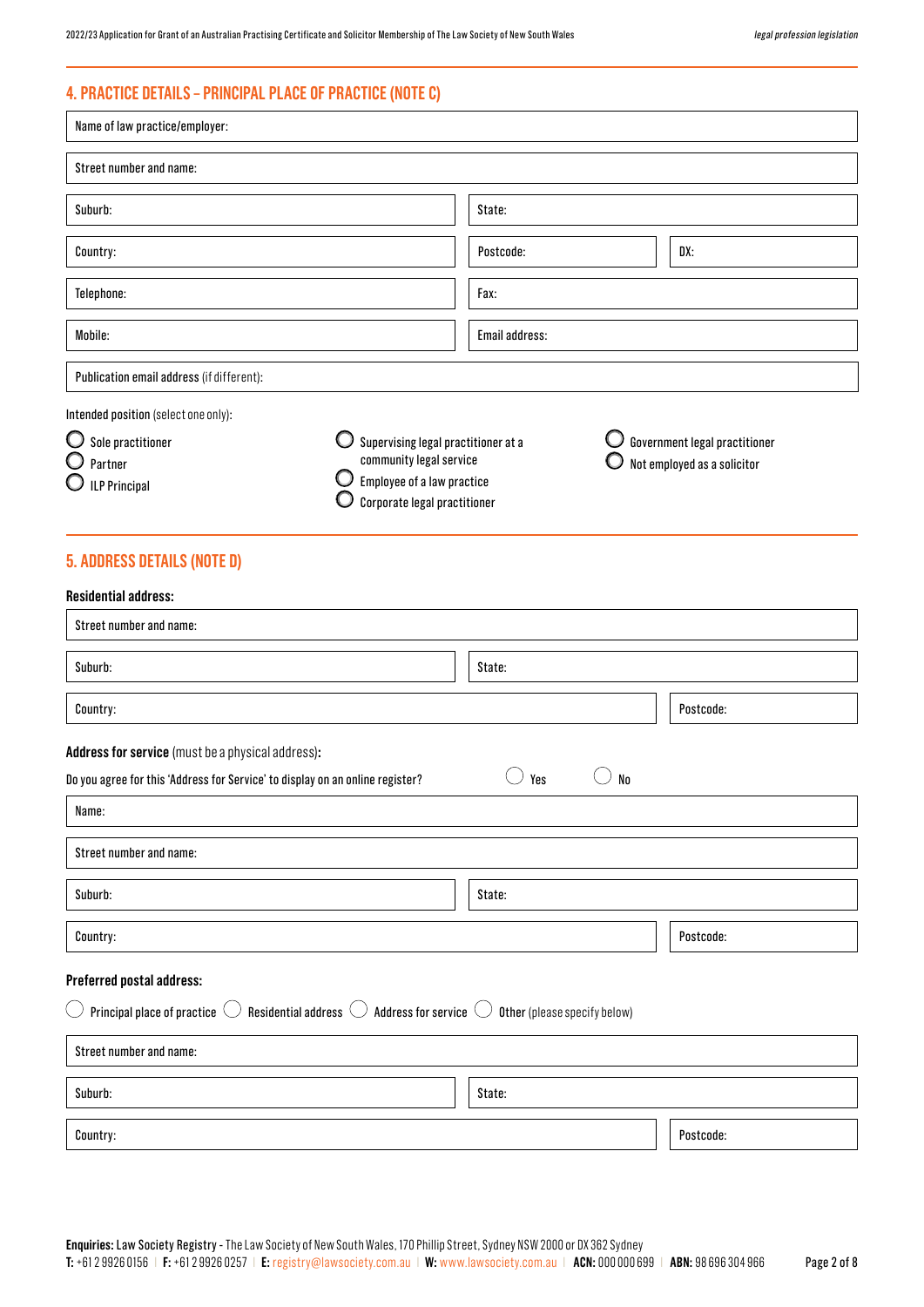# **6. OTHER PLACES OF PRACTICE (NOTE E)**

|  |  | Do you intend to practise with more than one entity? $\cup$ Yes (please complete additional practice details below) $\cup$ No |  |  |
|--|--|-------------------------------------------------------------------------------------------------------------------------------|--|--|
|--|--|-------------------------------------------------------------------------------------------------------------------------------|--|--|

| Name of law practice/employer:            |                  |
|-------------------------------------------|------------------|
| Street number and name:                   |                  |
| Suburb:                                   | State:           |
| Country:                                  | DX:<br>Postcode: |
| Telephone:                                | Fax:             |
| Mobile:                                   | Email address:   |
| Publication email address (if different): |                  |

Position held (select one only):

- $\bigcirc$ Sole practitioner
- ◯ Partner
- $\subset$ ILP Principal
- Supervising legal practitioner at a community legal service
- Employee of a law practice
- Corporate legal practitioner
- Government legal practitioner

Attach additional page if necessary.

# **7. FOREIGN LANGUAGES (NOTE F)** (this question is optional)

Do you speak a foreign language fluently?

 $\bigcirc$  Yes (please specify below)

 $\bigcirc$  No

# **8. PRACTISING CERTIFICATE TYPE (NOTE G)**

I am applying for a practising certificate as a (select one only):

- $\bigcirc$  Principal of a law practice
- $\bigcirc$  Employee of a law practice
- $\bigcirc$  Corporate legal practitioner
- $\bigcirc$ Government legal practitioner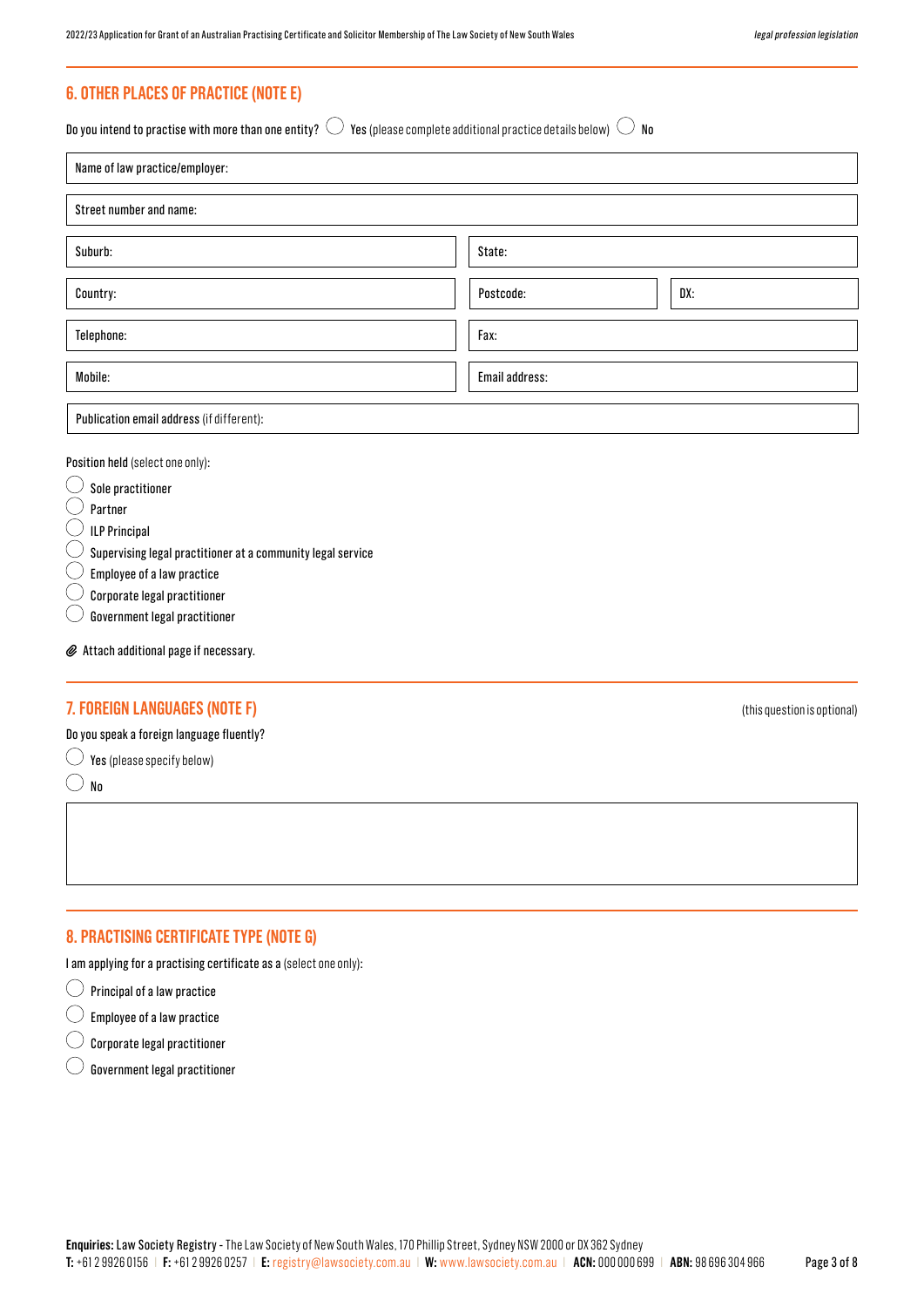# **9. FIT AND PROPER PERSON (NOTE H)**

Is there any matter (including a finding, conduct or event) referred to in rule 13(1) of the Legal Profession Uniform General Rules 2015 (Rules) which is applicable to you and which you have not previously disclosed in writing to the Law Society? (See Note H). You must still disclose such matters even if you have already disclosed them to the Legal Profession Admissions Board (or the equivalent in another jurisdiction) at the time of admission or to a body that issued you with a practising certificate in another jurisdiction.

Yes (Please complete a statement in accordance with rule 12 of the Rules which addresses all of the matters in rule 13 relevant to you that you have not previously disclosed, including why you are a fit and proper person to hold an Australian practising certificate notwithstanding the matter disclosed).

# **10. SHOW CAUSE EVENTS (NOTE I)**

Is there any matter referred to in section 87 of the Legal Profession Uniform Law (NSW) which is applicable to you and which you have not previously disclosed in writing to the Law Society? (See Note I)

 $\bigcirc$  Yes (please complete and submit a 'Notice of Show Cause Event' form as indicated in Note I)

No

No

# **11. CURRENT OR PREVIOUSLY HELD PRACTISING CERTIFICATE (NOTE J)**

You must provide an answer to each of the following questions:

| Have you ever held a solicitor's practising certificate in New South Wales?<br>Yes (please provide details below)<br>No | Do you hold a current practising certificate in another Australian jurisdiction as<br>at the date of this application?<br>Yes (please provide details below)<br>No |
|-------------------------------------------------------------------------------------------------------------------------|--------------------------------------------------------------------------------------------------------------------------------------------------------------------|
| Have you ever held a solicitor's practising certificate in an Australian<br>jurisdiction other than New South Wales?    | Have you ever held a practising certificate or been registered to practise in a<br>foreign jurisdiction?                                                           |
| $^{\rm )}$ Yes (please provide details below)                                                                           | Yes (please provide details below)                                                                                                                                 |
| $\left(\begin{array}{c} \end{array}\right)$ No                                                                          | Nn                                                                                                                                                                 |
|                                                                                                                         |                                                                                                                                                                    |

#### Attach additional page if necessary.

### **12. DECLARATION (NOTE K)**

I declare that the contents of this application are true and correct. I wish to apply for an Australian practising certificate and have my name entered in the register of local practising certificates in New South Wales. I declare that I am not aware of any matter (including a finding, conduct or event) referred to in rule 13(1) of the Legal Profession Uniform General Rules 2015 or any Automatic Show Cause event within the meaning of section 87 of the Legal Profession Uniform Law (NSW) which would affect my fitness to hold a practising certificate, other than that which is disclosed above and in respect of which I have provided a statement under rule 12, or which I have previously disclosed. I acknowledge that payment of the Membership Fee indicates that I also wish to be a Solicitor Member of the Law Society of New South Wales for the 2022/23 year.

| Signed: |  |
|---------|--|
|---------|--|

| Dated (DD/MM/YYYY): |  |  |  |  |  |  |
|---------------------|--|--|--|--|--|--|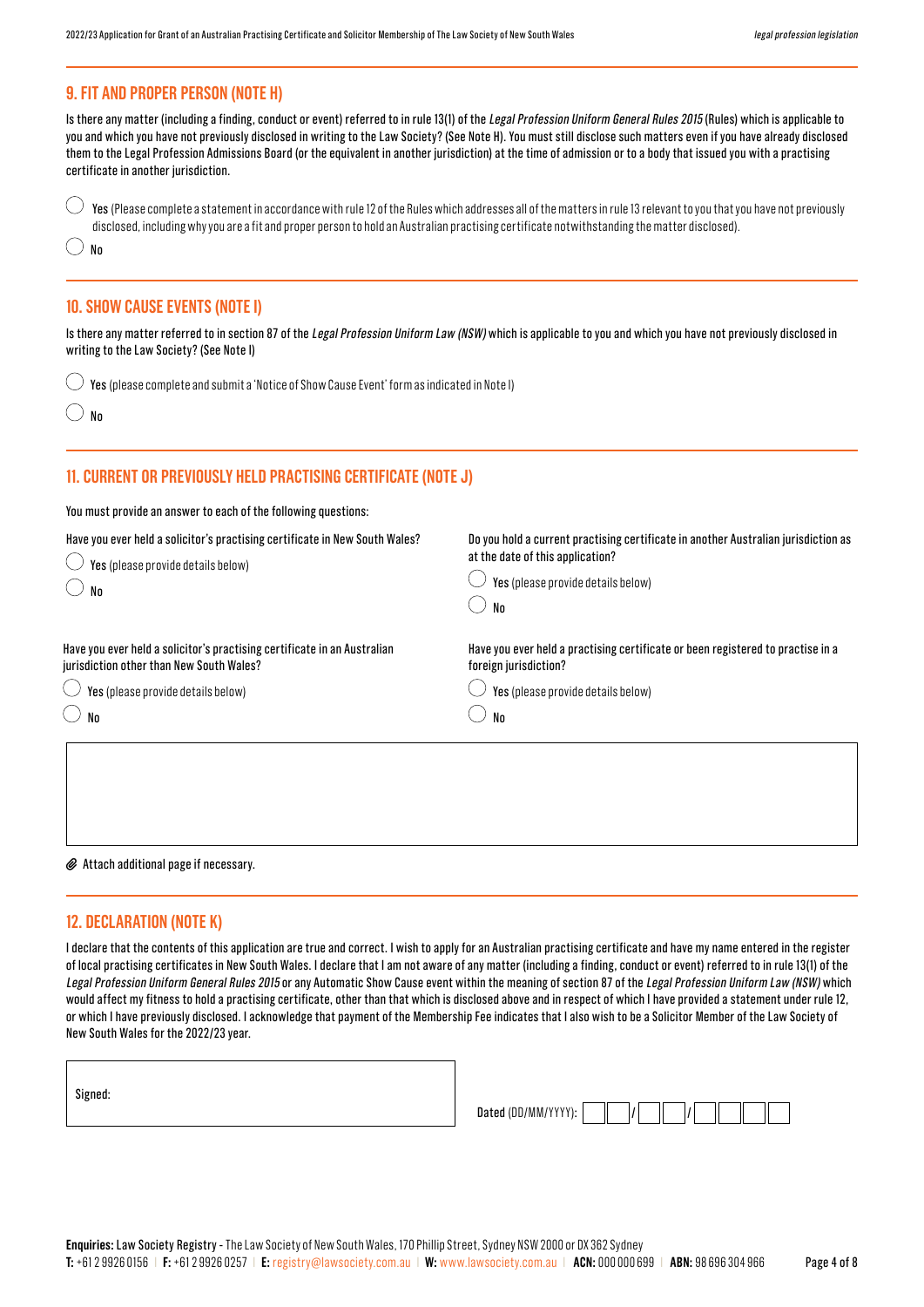# **13. SCHEDULE OF FEES AND PAYMENT**

# **2022/23 Schedule of Fees:**

| <b>Practising Certificate Category</b> | <b>Practising Certificate Fee</b> | <b>Fidelity Fund Contribution</b> | <b>Membership Fee</b> | <b>Total Fee</b> |
|----------------------------------------|-----------------------------------|-----------------------------------|-----------------------|------------------|
| Law Practice Principal or Employee     | \$470                             | \$90                              | \$440                 | \$1.000          |
| Corporate/Government                   | \$470                             | \$O                               | \$440                 | \$910            |

# **Amount owing:**

Practising Certificate Fee:  $\sim$  \$

Fidelity Fund Contribution: \$

**Membership Fee** 

**Total:** \$ .

Please note that the Practising Certificate Fee and Fidelity Fund Contribution do not attract GST. The Membership Fee includes \$40 GST (net \$400 when practising within Australia).

### **Payment details:**

 $($ Cheque/money order (made payable to The Law Society of New South Wales and attached to application form)

EFTPOS (payment to be made in person at the Law Society)

| Credit card: |  |
|--------------|--|

| Card type: $\bigcirc$ Amex $\bigcirc$ Mastercard $\bigcirc$ Visa<br>Amount to be charged: \$ |
|----------------------------------------------------------------------------------------------|
| Expiry date:<br>Card number:                                                                 |
| Cardholder's name:                                                                           |
| Cardholder's signature:                                                                      |

# **14. LODGEMENT OF APPLICATION FORM**

### **Please return completed form by:**

Email: registry@lawsociety.com.au Please note, we do not require you to send a hard copy by post.

#### **Please direct any queries to the Registry on:**

Email: registry@lawsociety.com.au Telephone: +61 2 9926 0156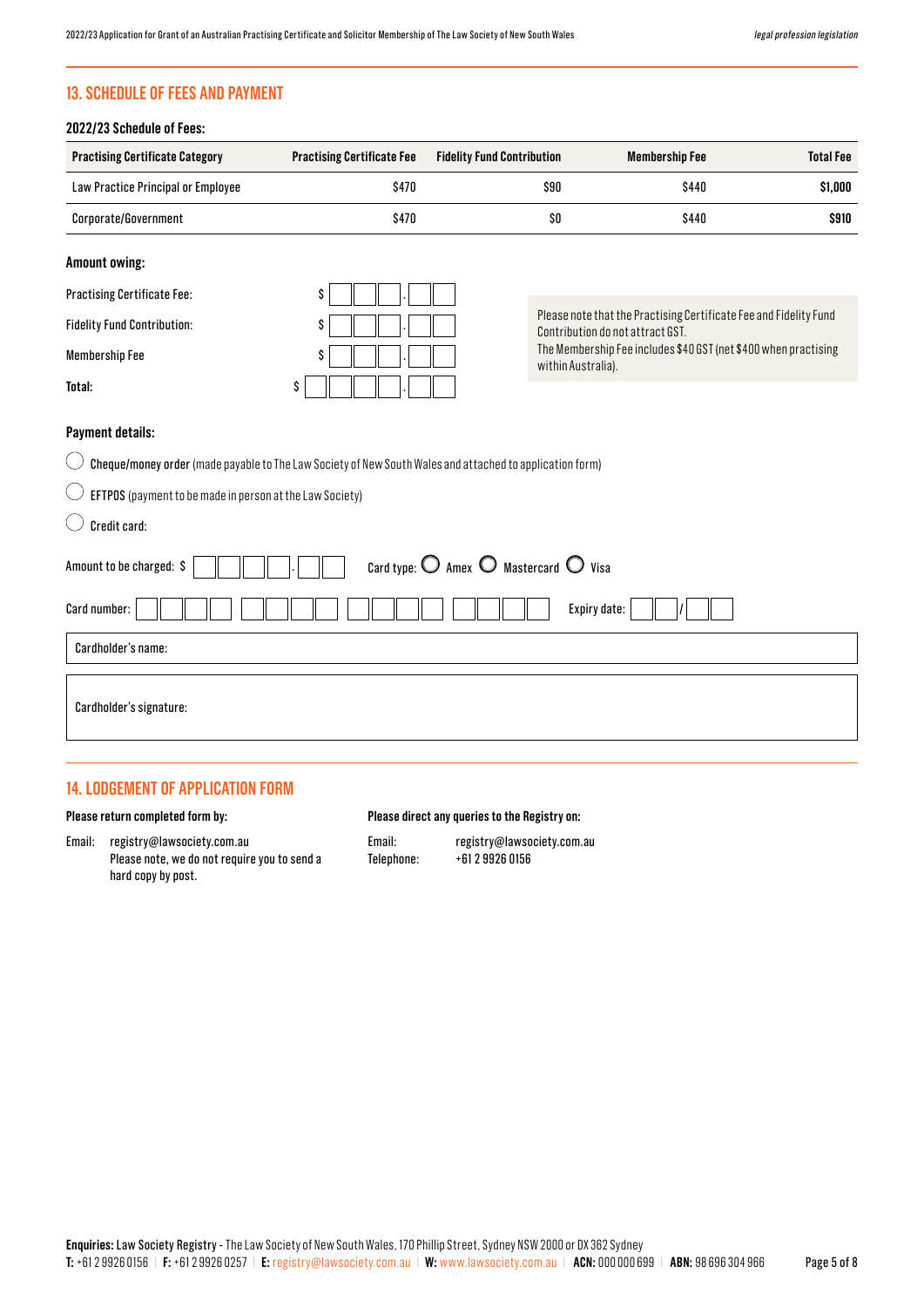# **SOLICITOR MEMBERSHIP BENEFITS OF THE LAW SOCIETY OF NEW SOUTH WALES**

**Solicitor member benefits of The Law Society of New South Wales** As Australia's largest and most influential association for solicitors, we are committed to providing strong leadership and effective representation for the legal profession. As a member, you will benefit from a rich pool of services designed to empower and support you in your practice including:

### **Supporting your career and wellbeing**

- Access to our LawInform portal which hosts one of the largest CPD programs in Australia with face-to-face, online, and on-demand courses. You can track your CPD progress and receive up to 30 per cent off selected courses.
- Get the latest information on how innovation is changing the profession via a number of Future of Law and Innovation in the Profession (FLIP) initiatives held throughout the year.
- The opportunity to join one of our mentoring programs as either a mentor or mentee.
- Access to NSW Young Lawyers committees and resources.
- Access to a range of wellbeing related services, including our complimentary Staying Well in the Law webcasts and online resources as well as the Solicitor Outreach Service (SOS) (available to NSW solicitors).

### **Strengthening your practice**

- Connect your practice to members of the public in need of legal advice through our solicitor referral service.
- Access to a range of committee resources and events in specific areas of practice.
- Utilise our CBD spaces, including a well-equipped training room, multiple function rooms, visiting solicitor rooms, purpose-designed mediation and arbitration facilities.
- Online and in-person access to the Law Society library and research services.
- Access a range of precedents and forms developed by leading practitioners.
- Member-only access to the Law Society of New South Wales Professional Standards Scheme, which allows members in private practice to limit their occupational liability.
- Become recognised as an expert in your area of practice with member-only opportunities to apply for the Specialist Accreditation program.
- Access to exclusive discounts and upgrades on business and lifestyle products and services from more than 25 organisations through our Member Benefits Program.

### **Serving your profession**

- Complimentary help with ethical and legal matters through our confidential advice lines.
- Meet your peers and the profession's leading minds with more than 100 events each year, covering everything from thought leadership forums to gala dinners, expert panels, conferences, fundraisers and more.
- Annual subscription to the award-winning  $LSJ$  magazine, online version, plus access to the digital archive of every issue published since 1963.
- Regular email updates on legal current affairs, legislative changes, upcoming training and events and exclusive member services via Monday Briefs and segment-specific e-Newsletters.
- Access a range of useful resources at discounted prices, including legal documents, books, leaflets, handbooks and merchandise via our online shop.

### **Safeguarding your community**

- Become an advocate for the profession and make a direct impact on law reform and policy development by serving on one of 18 expert policy and practice committees.
- Our Pro Bono Scheme connects firms willing to provide pro bono assistance to disadvantaged members of the community in need of legal services.
- Give back to the legal community by adding your expertise to one of our volunteer mock law or mentoring programs.

For a comprehensive guide to what membership of the Law Society can provide, including partner-specific terms and conditions, visit: lawsociety.com.au/membership. Information correct as at March 2022.

# **GENERAL NOTES**

### **Application and practice notes**

- An application that fails to provide mandatory information (including payment), or provides incomplete or misleading information, will be treated as an incomplete application.
- An incomplete application will be treated as 'not received' for the purposes of the legal profession legislation, and will be returned to the applicant. It will then be up to the applicant to decide whether or not to proceed with the application.
- If the applicant wishes to proceed, the applicant will need to resubmit their application by completing the missing/incomplete information in their original application and redeclaring the same application. Until the requisite information is provided, the Law Society Council will not consider granting a practising certificate.
- If the applicant does not wish to proceed, the applicant may request to withdraw the application and refund the application fees.
- It is at the discretion of the Law Society Council whether to grant a practising certificate. Mere lodgement of an application form with the relevant fees does not entitle the applicant to commence practice.
- A practising certificate will not be granted unless professional indemnity insurance requirements are met. A law practice must have professional indemnity insurance cover before commencing to engage in legal practice. This insurance must be maintained at all times while engaged in legal practice.
- A practising certificate will be granted with the supervised legal practice condition unless the condition is inapplicable to the practitioner or an application for the removal of the condition has been granted.

### **Membership of the Law Society**

- Membership of the Law Society is optional. You will still need to pay the Practising Certificate Fee and Fidelity Fund Contribution (where applicable) in order to be granted a practising certificate.
- Payment of the Membership Fee will be regarded by the Law Society as an application to be a Solicitor Member of the Law Society. Your membership will be administered in accordance with The Constitution of the Law Society. Please note that information you have previously provided to the Law Society will be utilised to effect and administer your membership of the Law Society.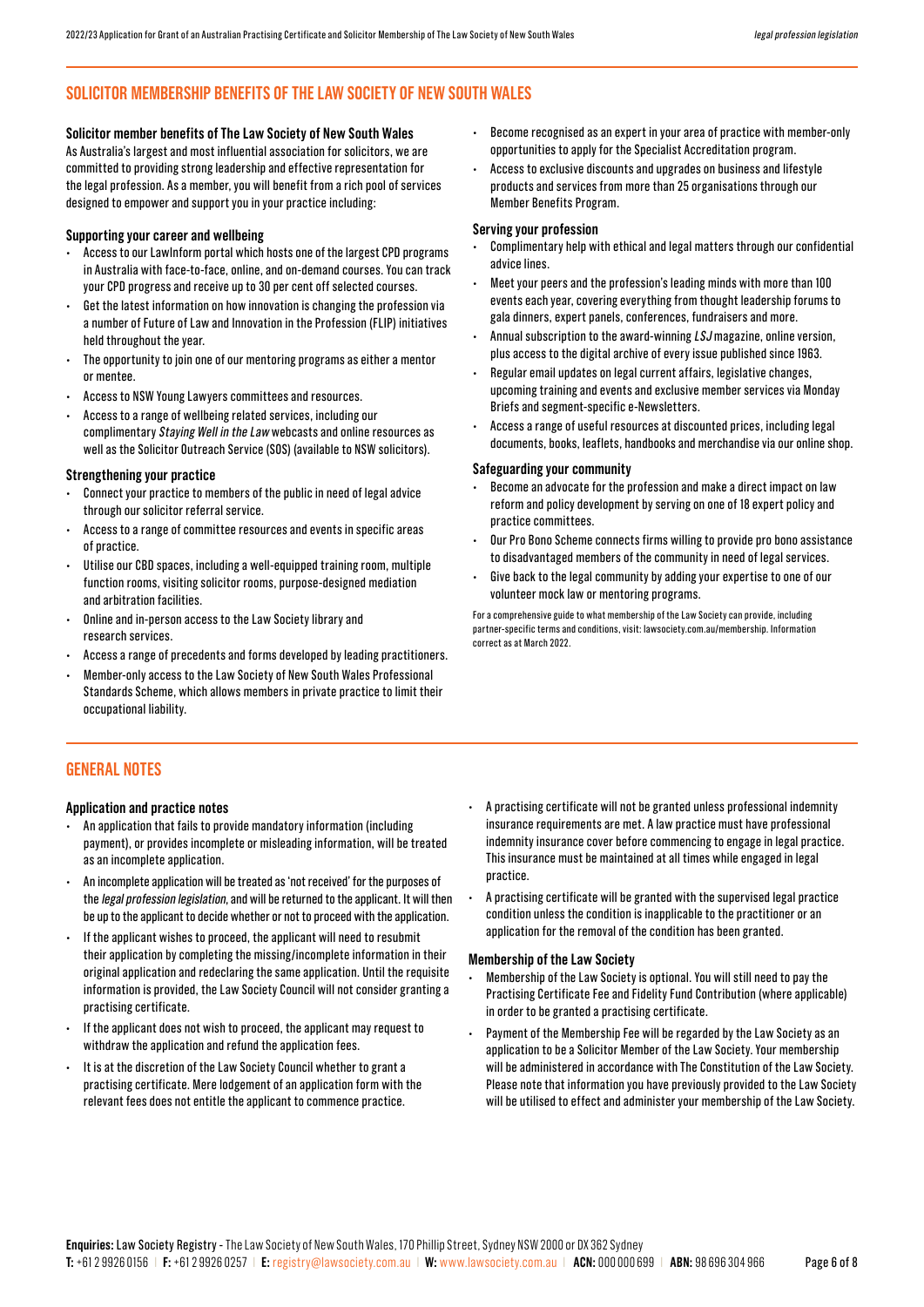# **EXPLANATORY NOTES**

### **Note A: Admission details**

If you have been admitted or registered to practise in a jurisdiction other than New South Wales, you must provide evidence of your admission and suitability in each of these jurisdictions as follows:

- If you have been admitted in an Australian jurisdiction other than New South Wales but did not hold a practising certificate in that jurisdiction, you must provide a certified copy of your interstate admission certificate.
- If you have been admitted in an Australian jurisdiction other than New South Wales and held a practising certificate in that jurisdiction, you must provide a current Certificate of Fitness and Good Standing from the appropriate regulatory authority. A Certificate of Fitness and Good Standing is only current for 28 days from the date of issue and must be current on the intended commencement date of your practising certificate.
- If you have not been admitted in another Australian jurisdiction other than New South Wales but have held a practising certificate in another Australian jurisdiction, you must provide a current Certificate of Fitness and Good Standing from the appropriate regulatory authority. A Certificate of Fitness and Good Standing is only current for 28 days from the date of issue and must be current on the intended commencement date of your practising certificate.
- If you have also been admitted and registered to practise in a foreign jurisdiction, you must provide a current Certificate of Fitness and Good Standing from the appropriate regulatory authority where this is possible. A Certificate of Fitness and Good Standing is only current for 28 days from the date of issue and must be current on the intended commencement date of your practising certificate.

### **Note B: Eligibility to apply for a practising certificate**

Rule 12(1) of the Legal Profession Uniform General Rules 2015 provides that an application for an Australian practising certificate must state the participating jurisdiction that the applicant reasonably intends will be the applicant's principal place of legal practice in Australia.

#### **Principal place of practice**

Section 44(4) of the Legal Profession Uniform Law (NSW) provides that an application cannot be made in this jurisdiction unless the applicant reasonably intends that this jurisdiction will be his or her principal place of practice during the currency of the certificate applied for.

#### **Practising overseas**

Those solicitors who intend to practise exclusively outside Australia are still entitled to apply for a practising certificate in New South Wales (NSW) pursuant to the provisions of rule 18 of the Legal Profession Uniform General Rules 2015.

For those solicitors who practise within and outside Australia the application should be made by reference to the person's practice in Australia.

### **Note C: Practice details**

For the purposes of reporting you will be assigned to your principal place of practice on the Law Society records.

#### **Change in practice details**

Clause 61 of the Legal Profession Uniform Law Application Regulation 2015 requires a local legal practitioner to notify the Law Society of any changes to particulars relating to the practitioner within 7 days after the change occurs. If you need to change your details, please notify the Law Society in writing.

#### **Note D: Address details**

Section 442(1)(b) of the Legal Profession Uniform Law (NSW) requires the Law Society's Register to include an address for service for each local legal practitioner. The address for service must be a physical street address.

Section 149(8) of the Legal Profession Uniform Law Application Act 2014 requires the Law Society Council to make the Register publically available for inspection. The address for service will appear on this version of the Register, unless special circumstances warrant it not being publicly available.

Section 149(7) of the Legal Profession Uniform Law Application Act 2014 provides that the Law Society Council may publish information recorded on the Register to members of the public in circumstances it considers appropriate.

#### **Note E: Other places of practice**

Legal practitioners engaging in legal practice with more than one law practice or entity are required to complete this question.

#### **Note F: Foreign languages**

Please note that if you are practising within a law practice, this information may appear on the Law Society's website unless you advise that you do not wish for it to be disclosed.

#### **Note G: Practising certificate type**

The practising certificate granted by the Law Society Council will reflect the conditions to which your entitlement to practise is subject. Certificate categories are:

- **• Principal of a law practice –** The holder is authorised to engage in legal practice as a principal and also as an employee of a law practice, corporate legal practitioner or government legal practitioner and also as a volunteer at a community legal service, or otherwise on a pro bono basis.
- **• Employee of a law practice –** The holder is authorised to engage in legal practice as an employee of a law practice, corporate legal practitioner or government legal practitioner and also as a volunteer at a community legal service, or otherwise on a pro bono basis.
- **• Corporate legal practitioner** The holder is authorised to engage in legal practice as a corporate legal practitioner or government legal practitioner and also as a volunteer at a community legal service, or otherwise on a pro bono basis.
- **• Government legal practitioner –** The holder is authorised to engage in legal practice as a government legal practitioner or corporate legal practitioner and also as a volunteer at a community legal service, or otherwise on a pro bono basis.
- **• Volunteer –** The holder is authorised to engage in legal practice as a volunteer at a community legal service and otherwise on a pro bono basis, only.

#### **Notes:**

- Discretionary conditions imposed by the Law Society Council may prohibit, restrict or regulate the provision of legal services by an Australian legal practitioner at community legal services or otherwise on a pro bono basis.
- Information on other conditions that may apply is available on the Law Society's website.

#### **Note H: Fit and proper person**

Applicants must address each of the matters referred to in rule 13(1) of the Legal Profession Uniform General Rules 2015 in considering whether or not they are a fit and proper person to hold an Australian practising certificate. These Rules are available on the Law Society's website at www.lawsociety.com.au.